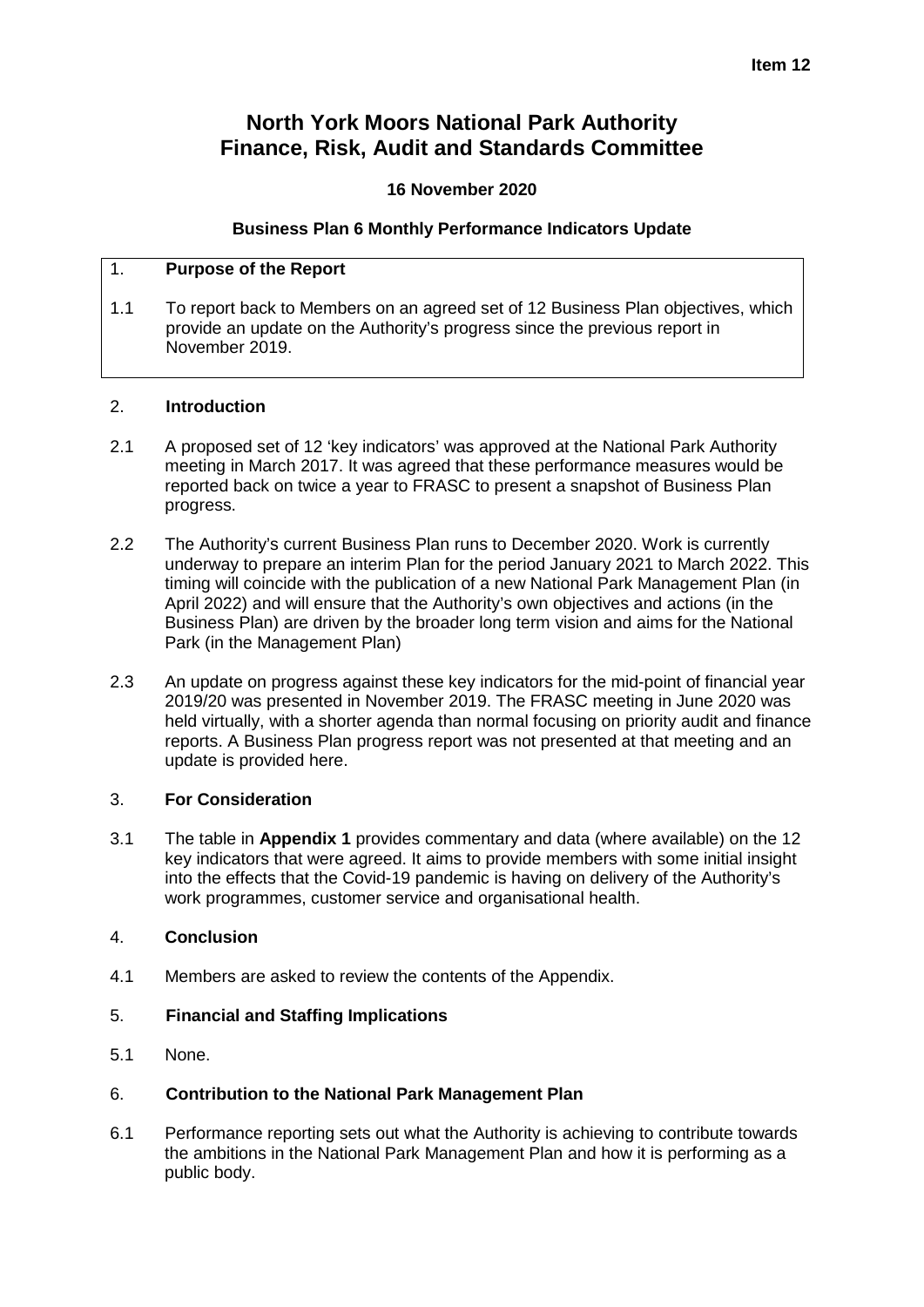# 7. **Legal Implications**

7.1 None arising directly from this report.

# 8. **Recommendation**

8.1 That Members review and comment on the attached document which provides an overview of progress since November 2019 against 12 key indicators in the Authority's Business Plan.

Tom Hind Chief Executive Officer Jo Swiers Performance Officer Tel No. 01439 772700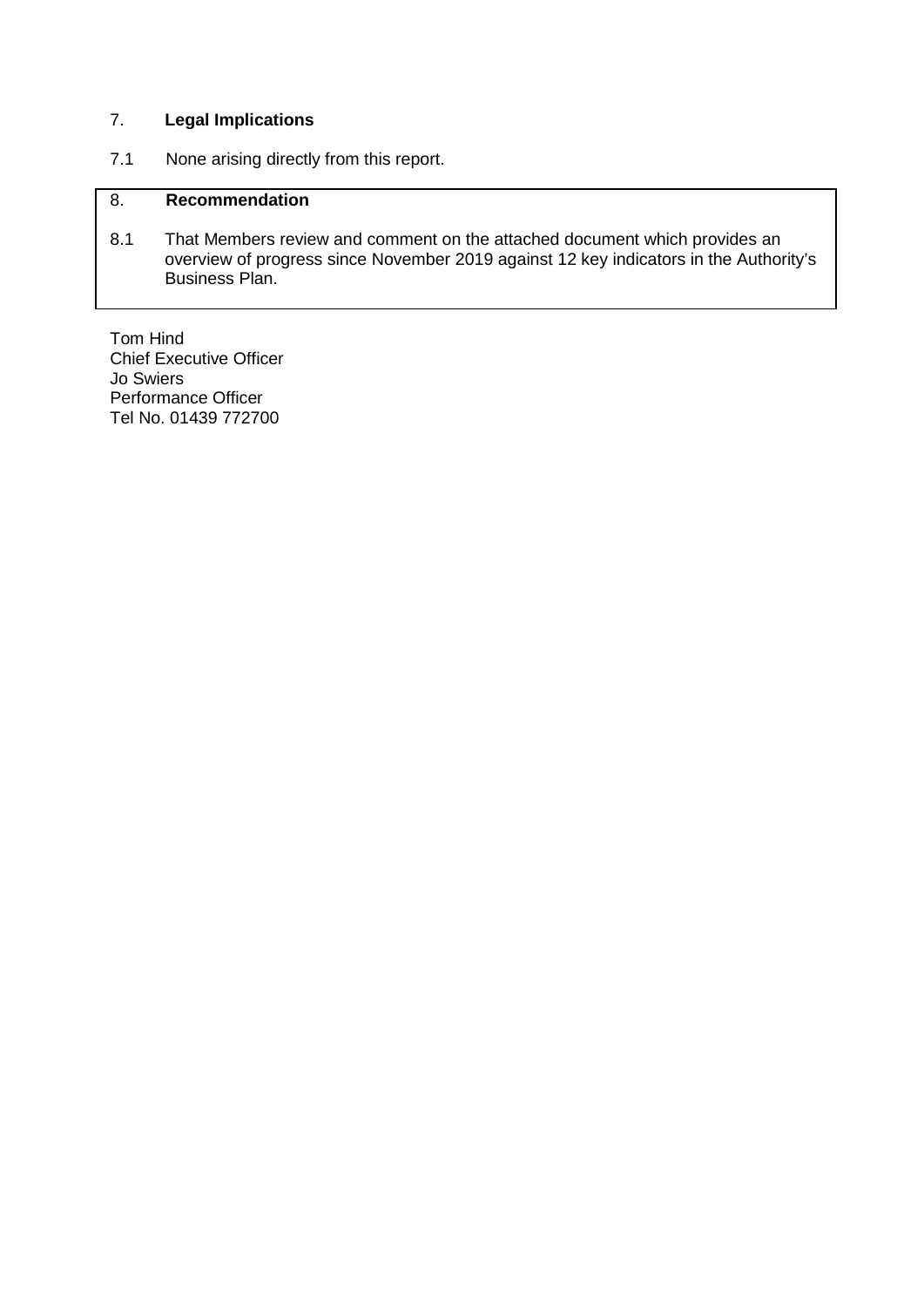# **Appendix 1 – Summary of progress on key indicators since November 2019**

### **Objective E1. Establish effective wildlife corridors in the National Park** *(Indicators updated in September 2019 with agreement to provide narrative update)*

#### **Progress update**

**Grassland Conservation:** 12 existing agreements have been maintained. Three agreements due for expiry are being renewed for a further five years.

**Ancient woodland restoration –** 145ha of agreement signed mainly Hawnby as part of Rye project. Working towards 62ha of new restoration projects this Winter. Site at Ingleby Arncliffe felled, new project for 69ha of priority habitat and 30ha of wooded conservation habitats being planned

38 ha **new broadleaved woodland** created via Woodsmith Mine S106. Further 25 agreements covering a total area of 83ha to be delivered this winter. New full time post started in September 2020

**Landscape Tree Scheme** initiated in September as part of the NPA's Rural Recovery Fund. Demand far outstripped the £10k budget.

**Turtle Dove** project extended due to impact of Covid restrictions to enable delivery of remaining objectives.

**Ryevitalise** has 12 live agreements; seven Conservation Agreements, three Conservation Woodland Agreements (covering 11 sites), and two Ancient Tree Agreements. 67 volunteers have participated, a great achievement despite Covid-19 restrictions.

**Water Environment Grant** work is focussing on; farm infrastructure improvements, Farm advice, INNS and a staff post to administer this.

**River Esk work** NYMNP Trust now the host of the CaBa fund in partnership with NYMNPA. Many projects ongoing including; working with volunteers, fish surveys, INNS awareness campaign, freshwater pearl mussel work

**ERDF** – Blue Corridors – Funding application approved. Collaboration between the Rye and Esk catchments with 4 elements; Habitat improvements, easement of manmade obstacles, INNS control, Rights of way improvement and Water quality monitoring and reporting.

# **Objective E8. Propose practical solutions for wildlife, farmers and landscape in the National Park as a result of Brexit and National Policy changes.**

*Indicator - % of the area of the National Park managed in line with conservation objectives. Target - % maintained or increased* **Progress update**

The indicator figure for 19/20 is approximately 60%, which is an apparent decrease on 61% in 18/19. However this 1% difference is not thought to be significant enough to draw conclusions as the figures are not sufficiently accurate. Any actual fluctuations will probably be due to the difference between new Countryside Stewardship agreements starting/Environmental Stewardship agreements being extended (mainly HLS) on an annual basis, and Environmental Stewardship agreements finishing.

Work is ongoing on the Test & Trials work with DEFRA with consultation ongoing with farmers and land managers across the NYMNP. Current progress with this work was reported to full Authority on 02 November 2020.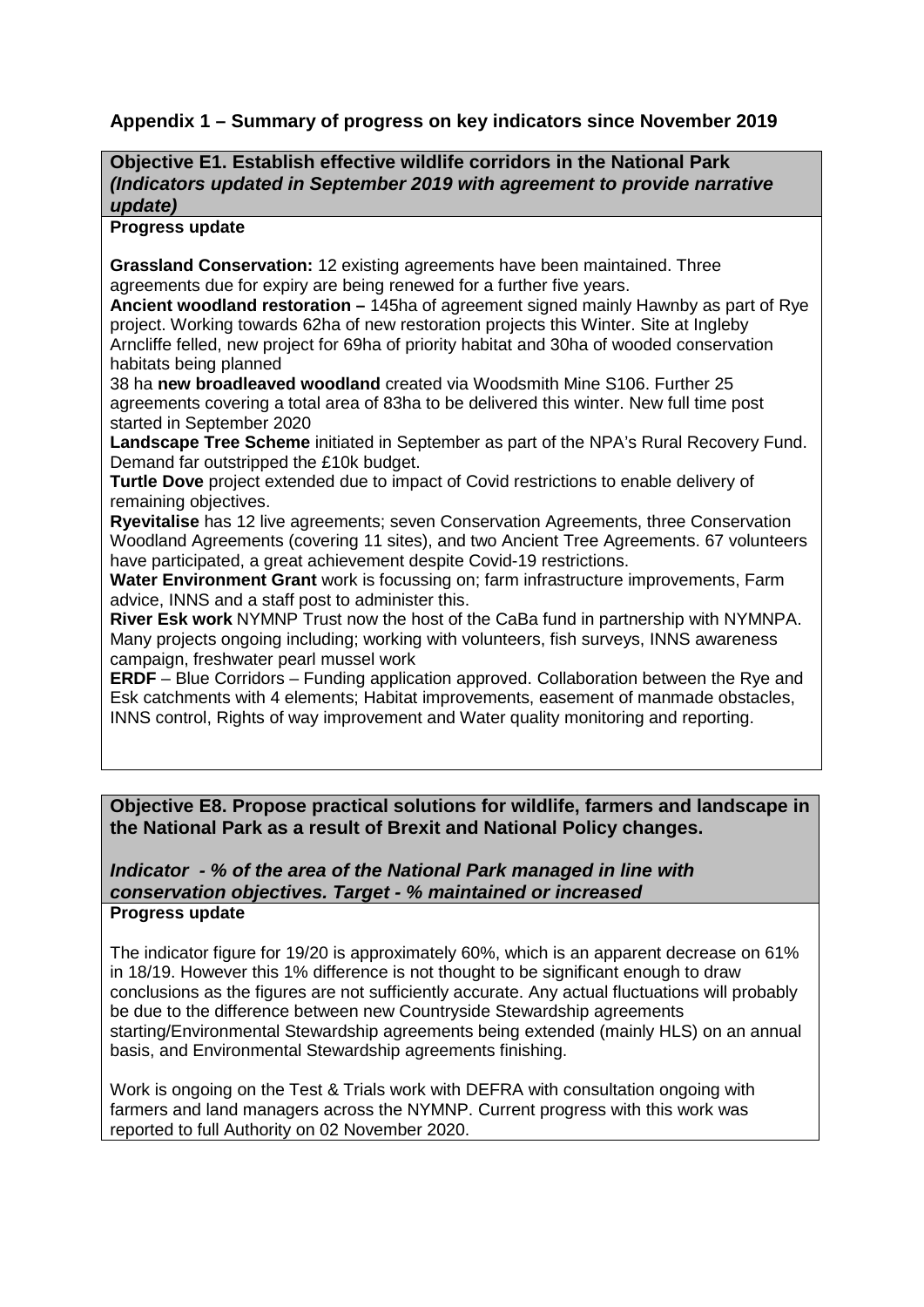**Objective U1. Inspire more young people to understand and experience the NYM and be actively involved in its future** *(Strategic Priority) Targets: Contacts via the Education Service - 18,000 each year by 2020 Satisfaction with Education Service Target - 95% or above School contacts supported through targeted transport – 800 each year*

#### **Progress update**

For financial year 1<sup>st</sup> April 2019 to 31<sup>st</sup> March 2020 targets were all exceeded. The Education Service had 24,552 contacts including youth engagement the Explorer Club, Explorer Volunteers, events and family community groups. Satisfaction with the service (via feedback surveys) was 100% and there were 4267 school contacts through targeted transport.

Between April and October this year there have been 2024 contacts with the service, no feedback forms received as yet and 203 school contacts through targeted transport.

A wide range of alternative, accessible activities have been offered as alternatives to the usual programme both during lockdown and since schools have returned. For example: **'At Home' nature club** launched on World Earth day (22<sup>nd</sup> April) with 37 activities for children to complete with their families doing daily exercise.

**Family John Muir Award** launched in July with dedicated facebook group. All children's events cancelled but some **Ryevitalise events** were able to go ahead with Education staff assistance

**Youth Engagement** sessions have been delivered via Zoom. Also organised 2 x Young Ranger zoom sessions between 7 other National Parks and the Defra comms team who were looking for insight into tackling anti- social behaviour. Two of our young rangers were used as faces for a national campaign.

**Partnership with Kidz Konnekt** started in July to deliver a year long programme of activities for children and schools in Redcar and Cleveland - funded through the 'You've Got This' Sport England Local Delivery Pilot and brings us an income. 32 sessions delivered during the summer holidays. Also working with South Bank Primary School to improve their school grounds for wildlife and outdoor learning.

**Zoom sessions for schools** – Reimagined our assembly offer and gone online 40 bookings taken within first two weeks of September including 'virtual rock pooling'! New **dark skies** after school activity developed and trialled.

Now registered as **approved alternative activity provider** for North Yorkshire, Stockton and York. Scarborough Pupil referral students coming out to us each week.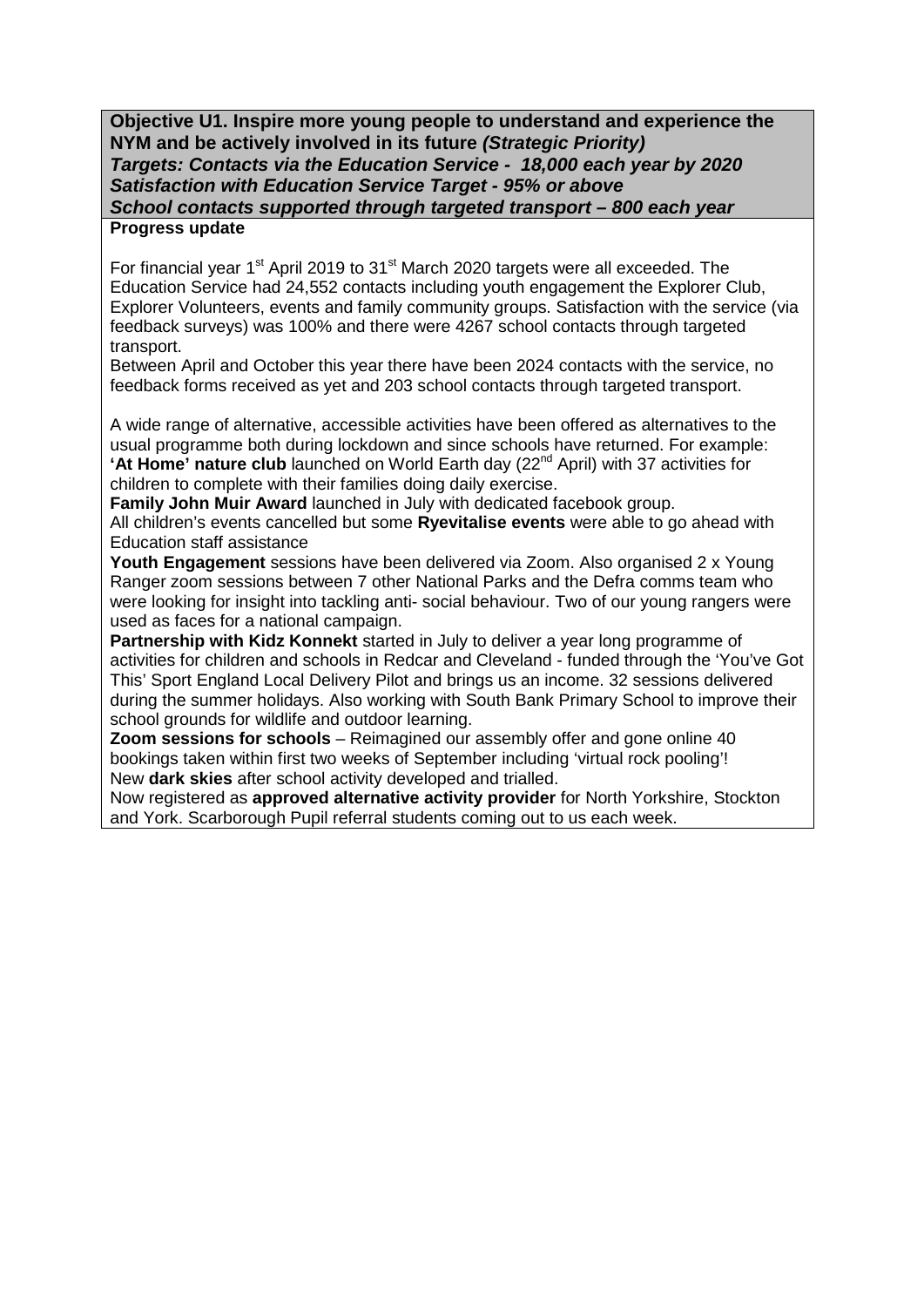**Objective U2. Manage, maintain and improve public rights of way and other priority access routes in the National Park**

*Target updated September 2019: The percentage of promoted and priority routes that are easy to use by the general public – Target 85%. All other routes target –* **75%**

**Progress update**

2019 pilot survey of promoted and priority routes – 100%.

2020 survey of promoted and priority routes has been delayed by restrictions to volunteering due to Coronavirus. Final surveys were due to be completed in early November, but have again been delayed due to the new lockdown. Results so far indicate that the result will be below 85% - predicted 81%

Coronavirus has brought additional challenges and demands which have pulled rangers away from their usual work programmes, meaning less maintenance and improvement work has been carried out on public rights of way. Planned capital works on two easy access routes have been delayed to 2021.

All other routes – 82% Last survey completed May 2019, next survey due May 2021

#### **Objective B4: Increase the profile of the North York Moors to achieve the second purpose and support the local economy.**

*Indicator: Number of visitor days spend in the National Park (Strategic Priority)* 

*Target – Number of visitor days is increasing (NPMP target)* **Progress Update**

STEAM figures for visitor days

2019 - 13,275,890 2018 – 12,838,591 2017 - 12,819,632 2016 – 12,680,818

It is difficult to predict what the figure for visitor days will look like for 2020. Latest estimates by Visit Britain suggest a 49% decrease in domestic tourism spend for 2020 although it is hard to say that a similar decline will have been experienced in the North York Moors owing to the staycation effect and attraction of outdoor spaces. Nonetheless, weak consumer sentiment, covid restrictions and the latest lock-down will all have a major bearing on spend for the year. Many businesses that were hoping to pick up some trade in the Autumn months have now lost that opportunity.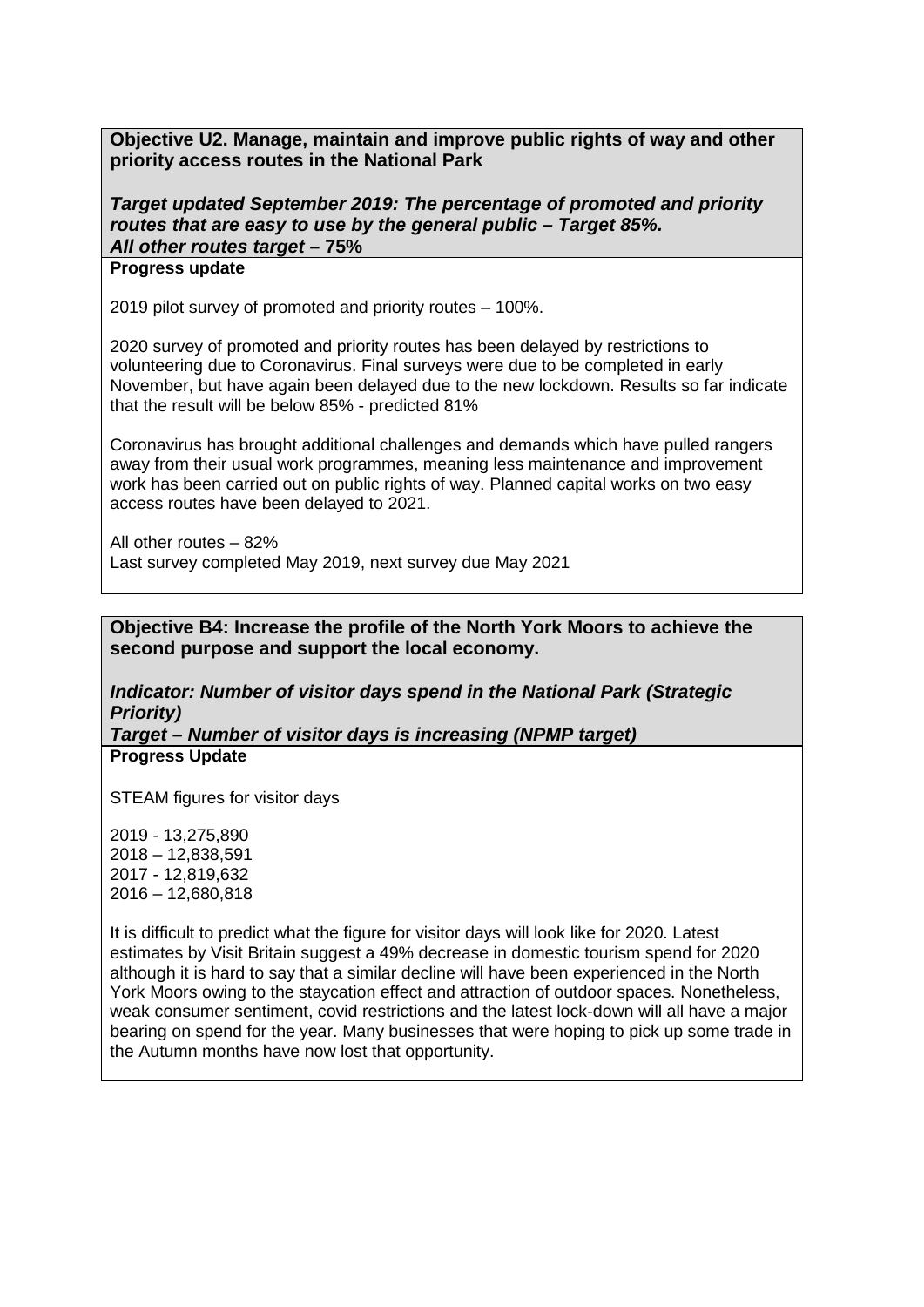**Financial principle. Total Expenditure on grants is increased to10% taken as a running average of the last four years' gross spend.**

#### *Indicator ££'s spent on third party grants for National Park purposes Target – 10% as a running average of the last four years gross spend.* **Progress update**

Gross spend on third party grants is currently forecast at £620k for 2020/21.This is 7.35% of gross expenditure excluding S106 spend.

Increasing budget pressures since the start of the business plan period have resulted in a need to reduce some levels of discretionary work including the value of core grants, although we continue to increase the number of grants that we provide overall.

**Objective CR1. Provide inspiring strategic people Management support to the Authority and ensure that people are supported to enable them to deliver services in a way that makes the most of their skills**

# *Indicator: Staff sickness levels Target: Maximum of four days per full time equivalent (fte) per year sickness absence*

#### **Progress update**

In the 6 months to the end of September, sickness absence was lower than normal at less than 1 day per person. The bulk of the sickness days were as a result of one long term absentee. Underlying absence is very low and there are a variety of probable reasons including home working and fewer routine medical procedures during the spring and summer.

# **Objective CR8. Ensure that the costs of Corporate Services remain at 5% or less of the Authority's gross costs**

*Indicator. Corporate and Democratic core (CDC) costs as a % of core expenditure. Target – 5% or less*

### **Progress update**

2.4% at end of September – based on predicted forecast out-turn This percentage is lower than previous years due to a reduction in the overall budget due to the Covid pandemic.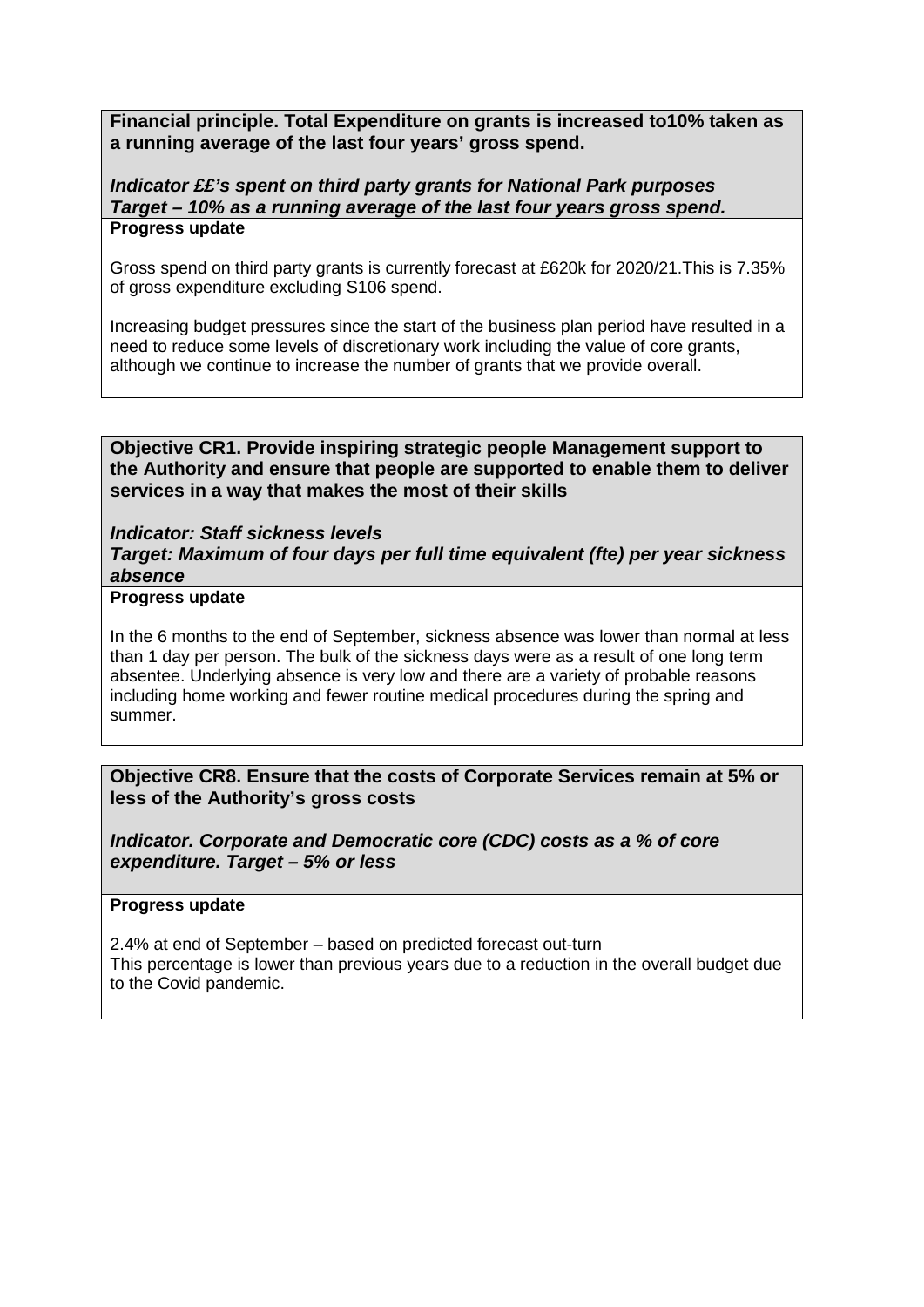**C5. Deliver the volunteer strategy, developing a 'one team' approach and embedding volunteering in all areas of the Authority's work**

*Indicator. Number of volunteer days worked Target – 23,000 volunteer days per year by 2021* **Progress update**

2019/20 figure is 15,011

The volunteering programme lost the best part of a month's volunteering due to Covid - not just for the NPA but also the Associate Groups with whom we work.

We have been bringing volunteers back to the National Park in phases. The first phase was restricted to lone-working volunteers and those who already volunteered in family groups. We are now in Phase 2 which has brought volunteering back in groups but only up to six per group including the task leader. Volunteering is entirely up to both the line manager and the volunteer and some have more readily engaged with volunteering within the new Covid-19 guidance than others, so we are still a long way off being back to normal. We're continuing to adapt to changes in Covid guidance as they arise and also to local guidance. For example volunteers living in the Redcar, Cleveland and Teesside area were asked not to volunteer when it entered into 'Tier 2' restrictions because of local advice. All volunteering activity outdoors or on NPA premises ceased again for lockdown on 4<sup>th</sup> November.

# **Objective C1. Deliver a customer focused Development Management service**

*Indicator. Timely determination of planning applications Overall target: 80% of applications determined within 8 weeks Individual targets 60% Major applications within 13/16 weeks 65% Minor applications within 8 weeks 80% Other applications within 8 weeks*

#### **Progress update**

Combined 87% against target of 80% Majors 67% against target of 60% Minors 76% against target of 65% Others 91% against target of 80%

We have delegated far more applications than usual, getting applications through faster with the emergency delegation scheme and fewer going to Virtual Committees. All targets have been met for first and second quarters of 2020/21 so good performance given extra difficulties around working remotely.

In terms of context and overall numbers we had 277 applications for Q1/Q2 2020/21, these were roughly comparable with previous years. :

| $\perp$        | 2019/20 | 283 |
|----------------|---------|-----|
| $\mathbb{R}^n$ | 2018/19 | 251 |
| $\perp$        | 2017/18 | 263 |
| $\mathbb{R}^n$ | 2016/17 | 288 |

Figures are also available for Customer satisfaction with the planning service in 2019. 79% of those who completed the survey were satisfied with the service, against a target of 85%.